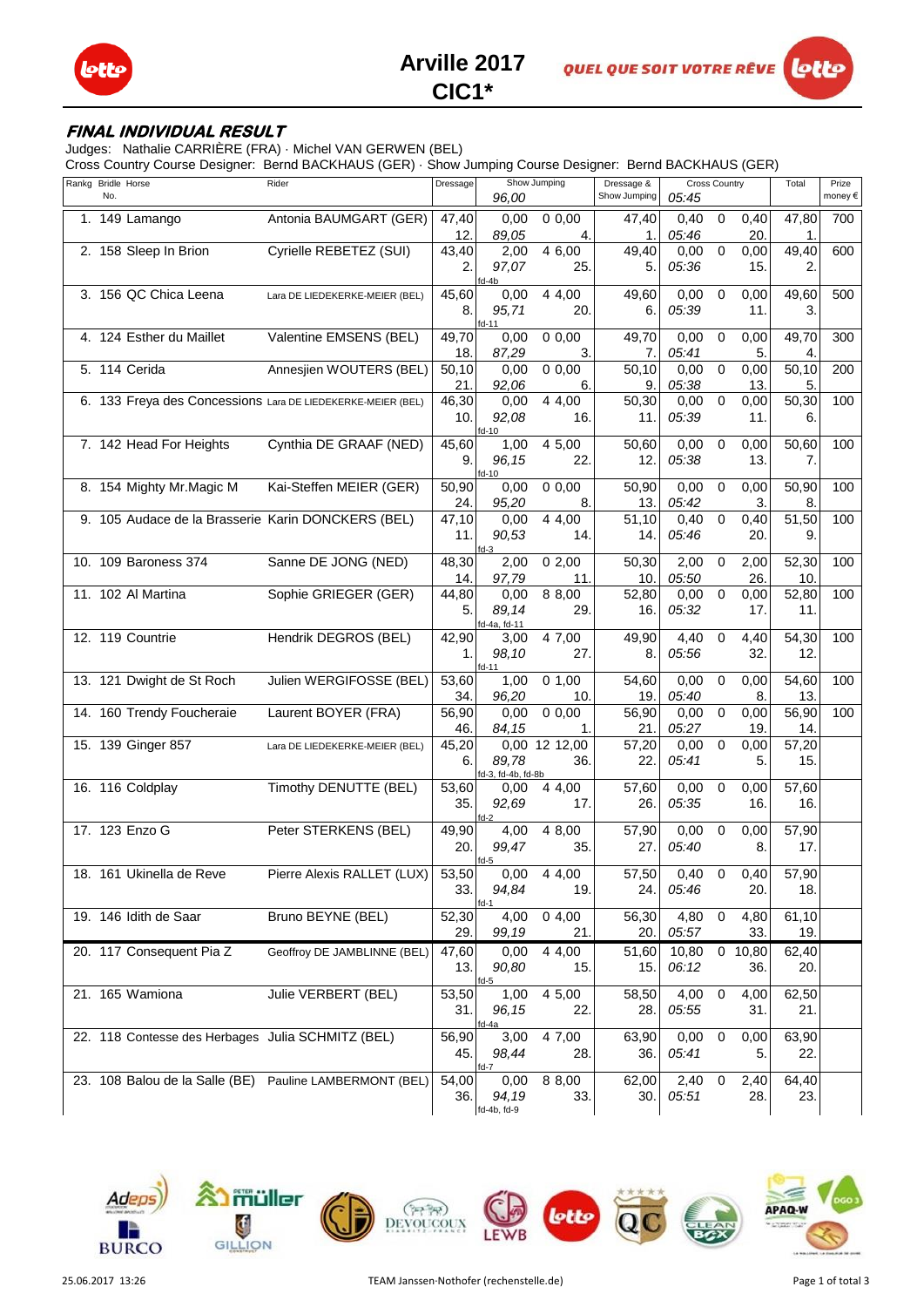



# **CIC1\***

### **FINAL INDIVIDUAL RESULT**

Judges: Nathalie CARRIÈRE (FRA) · Michel VAN GERWEN (BEL)

Cross Country Course Designer: Bernd BACKHAUS (GER) · Show Jumping Course Designer: Bernd BACKHAUS (GER)

| Rankg Bridle Horse | No. |                                                    | Rider                                                  | Dressage      | 96,00                                        | Show Jumping                                           | Dressage &<br>Show Jumping | 05:45                                       | <b>Cross Country</b> |                             | Total         | Prize<br>money€ |
|--------------------|-----|----------------------------------------------------|--------------------------------------------------------|---------------|----------------------------------------------|--------------------------------------------------------|----------------------------|---------------------------------------------|----------------------|-----------------------------|---------------|-----------------|
|                    |     | 24. 130 First Class GS                             | Julia SCHMITZ (BEL)                                    | 52,00<br>26.  | 9,00<br>104,71<br>fd-8b                      | $\overline{4}$ 13,00<br>41.                            | 65.00<br>37.               | 0,00<br>05:45                               | $\mathbf 0$          | 0,00<br>1.                  | 65,00<br>24.  |                 |
|                    |     | 25. 168 Zig Zag                                    | Marlou CRAMER (NED)                                    | 52,30<br>27.  | 5,00<br>100,32                               | 0,5,00<br>24.                                          | 57,30<br>23.               | 8,00<br>06:05                               | $\mathbf 0$          | 8,00<br>35.                 | 65,30<br>25.  |                 |
|                    |     | 26. 101 Airagon Z                                  | Kobe CAEMAERT (BEL)                                    | 49,70<br>19.  | 5,00<br>100.77                               | 8 13,00<br>40.                                         | 62,70<br>33.               | 2,80<br>05:52                               | $\mathbf 0$          | 2,80<br>30.                 | 65,50<br>26.  |                 |
|                    |     |                                                    | 27. 143 Hermes van het Hazepad Michiel ARNAUTS (BEL)   | 57,60<br>49.  | fd-4b, fd-8a<br>0,00<br>95,54                | 8 8,00<br>34.                                          | 65,60<br>39.               | 0,00<br>05:45                               | 0                    | 0,00<br>1.                  | 65,60<br>27.  |                 |
|                    |     | 28. 147 Isaac de la Quairelle                      | Karl JACQUES (BEL)                                     | 61,60<br>53.  | fd-2, fd-11<br>0,00<br>84,11                 | 4 4,00<br>12.                                          | 65,60<br>38.               | 0,00<br>05:29                               | 0                    | 0,00<br>18.                 | 65,60<br>28.  |                 |
|                    |     | 29. 137 Gamin de Bra                               | Julien WERGIFOSSE (BEL)                                | 50,10<br>22.  | $fd-5$<br>92,35<br>fd-2, fd-4a, fd-8b, fd-10 | 0,00 16 16,00<br>44.                                   | 66,10<br>40.               | 0,00<br>05:40                               | $\mathbf 0$          | 0,00<br>8.                  | 66,10<br>29.  |                 |
|                    |     | 30. 128 Figaro des Concessions Julia SCHMITZ (BEL) |                                                        | 54,30<br>38.  | 89,87<br>fd-3, fd-6, fd-9                    | 0,00 12 12,00<br>37.                                   | 66,30<br>41.               | 0,00<br>05:42                               | $\mathbf 0$          | 0,00<br>3.                  | 66,30<br>30.  |                 |
|                    |     | 31. 166 Weering's Junior                           | Iris PEMEN (NED)                                       | 53,50<br>32.  | 0,00<br>93,95                                | 0,0,00<br>7.                                           | 53,50<br>17.               | 16,40<br>06:26                              |                      | $\overline{0}$ 16,40<br>38. | 69,90<br>31.  |                 |
|                    |     | 32. 157 Silver de Barbouti                         | Julien KLINGUER (FRA)                                  | 43,70<br>4.   | 107,18<br>fd-2, 1r-3, fd-8b                  | 12,00 12 24,00<br>51.                                  | 67,70<br>44.               | 2,40<br>05:51                               | $\mathbf 0$          | 2,40<br>28.                 | 70,10<br>32.  |                 |
|                    |     | 33. 167 Well Well Well                             | Jeanine STEENTJES (NED)                                | 57,10<br>47.  | 96,89<br>fd-2, fd-4a, fd-4b                  | 1,00 12 13,00<br>39.                                   | 70,10<br>45.               | 1,60<br>05:49                               | 0                    | 1,60<br>23.                 | 71,70<br>33.  |                 |
|                    |     | 34. 126 Fazamur                                    | Eva VANWIJNSBERGHE (BEL)                               | 57,40<br>48.  | 97,53<br>fd-6, fd-9, fd-11                   | 2,00 12 14,00<br>42.                                   | 71,40<br>46.               | 1,60<br>05:49                               | 0                    | 1,60<br>23.                 | 73,00<br>34.  |                 |
|                    |     | 35. 129 Finesse                                    | Alexis GOMEZ (ESP)                                     | 49,10<br>16.  | 0,00<br>89,95                                | 0,0,00<br>5.                                           | 49,10<br>3.                | 06:01<br>$1r-17a$                           |                      | 6,40 20 26,40<br>42.        | 75,50<br>35.  |                 |
|                    |     | 36. 159 Tirasoto                                   | Jenthe VANDER PLAETSE (BEL)                            | 57,60<br>50.  | 0,00<br>86,78                                | 0,0,00<br>2.                                           | 57,60<br>25.               | 05:45<br>$1r-17a$                           |                      | 0,00 20 20,00<br>39.        | 77,60<br>36.  |                 |
|                    |     | 37. 131 First-Love                                 | Alexis GOMEZ (ESP)                                     | 54,80<br>40.  | 97,25                                        | 2,00 20 22,00<br>49<br>fd-4b, fd-6, fd-8a, fd-9, fd-10 | 76,80<br>48.               | 2,00<br>05:50                               | $\mathbf 0$          | 2,00<br>26.                 | 78,80<br>37.  |                 |
|                    |     | 38. 151 Li Sii                                     | Karin DONCKERS (BEL)                                   | 53,30<br>30.  | 6,00<br>101,15<br>fd-3, fd-5                 | 8 14,00<br>43.                                         | 67,30<br>43.               | 14,00<br>06:20                              |                      | 0, 14, 00<br>37.            | 81,30<br>38.  |                 |
|                    |     |                                                    | 39. 135 G Star van het Moerven Jeanine STEENTJES (NED) | 63,80<br>55.  | 99,34<br>fd-7, fd-8a, fd-10                  | 4,00 12 16,00<br>47.                                   | 79,80<br>50.               | 1,60<br>05:49                               | 0                    | 1,60<br>23.                 | 81,40<br>39.  |                 |
|                    |     | 40. 113 Catoo Z                                    | Anne Sofie COEVOET (BEL)                               | 58,70<br>51.  | 99,29<br>fd-4b, fd-8a, fd-8b, fd-9           | 4,00 16 20,00<br>48.                                   | 78,70<br>49.               | 7,20<br>06:03                               | $\mathbf 0$          | 7,20<br>34.                 | 85,90<br>40.  |                 |
|                    |     | 41. 148 Kulo                                       | Rik GEIRNAERT (BEL)                                    | 51,00<br>25.I | 93,11<br>fd-3, fd-4b, fd-7, fd-9             | 0,00 16 16,00<br>45.                                   | 67,00<br>42.               | 26,00<br>06:50                              |                      | 026,00<br>41.               | 93,00<br>41.  |                 |
|                    |     | 42. 107 Aventijn S                                 | Kari-Ann VERHAEGEN (BEL)                               | 54,90<br>42.  | 93,75<br>fd-6, fd-9                          | $0,00$ 8 8,00<br>32.                                   | 62,90<br>35.               | 13,20 20 33,20<br>06:18<br>1r-13            |                      | 43.                         | 96,10<br>42.  |                 |
|                    |     | 43. 134 Funi-Strona                                | Pieter DE CLEENE (BEL)                                 | 63,10<br>54.  | 97,54<br>fd-1, fd-3, fd-4b, fd-7, fd-9       | 2,00 20 22,00<br>50.                                   | 85,10<br>52.I              | 21,20<br>06:38                              |                      | 021,20<br>40.               | 106,30<br>43. |                 |
|                    |     | 44. 152 Lord                                       | Max TRENNING (NED)                                     | 56,30<br>44.1 | 101,03                                       | 6,00 0 6,00<br>26.                                     | 32.                        | 62,30 24,00 20 44,00<br>06:45<br>1 $r - 22$ |                      | 44.                         | 106,30<br>44. |                 |
|                    |     | 45. 112 Byblos d'Hof Ten Bos Karl LACUS (BEL)      |                                                        | 58,70<br>52.  | 95,29<br>fd-1, fd-4b, fd-7, fd-9             | 0,00 16 16,00<br>46.                                   | 74,70<br>47.               | 32,00 20 52,00<br>07:05<br>$1r-18a$         |                      | 46.                         | 126,70<br>45. |                 |